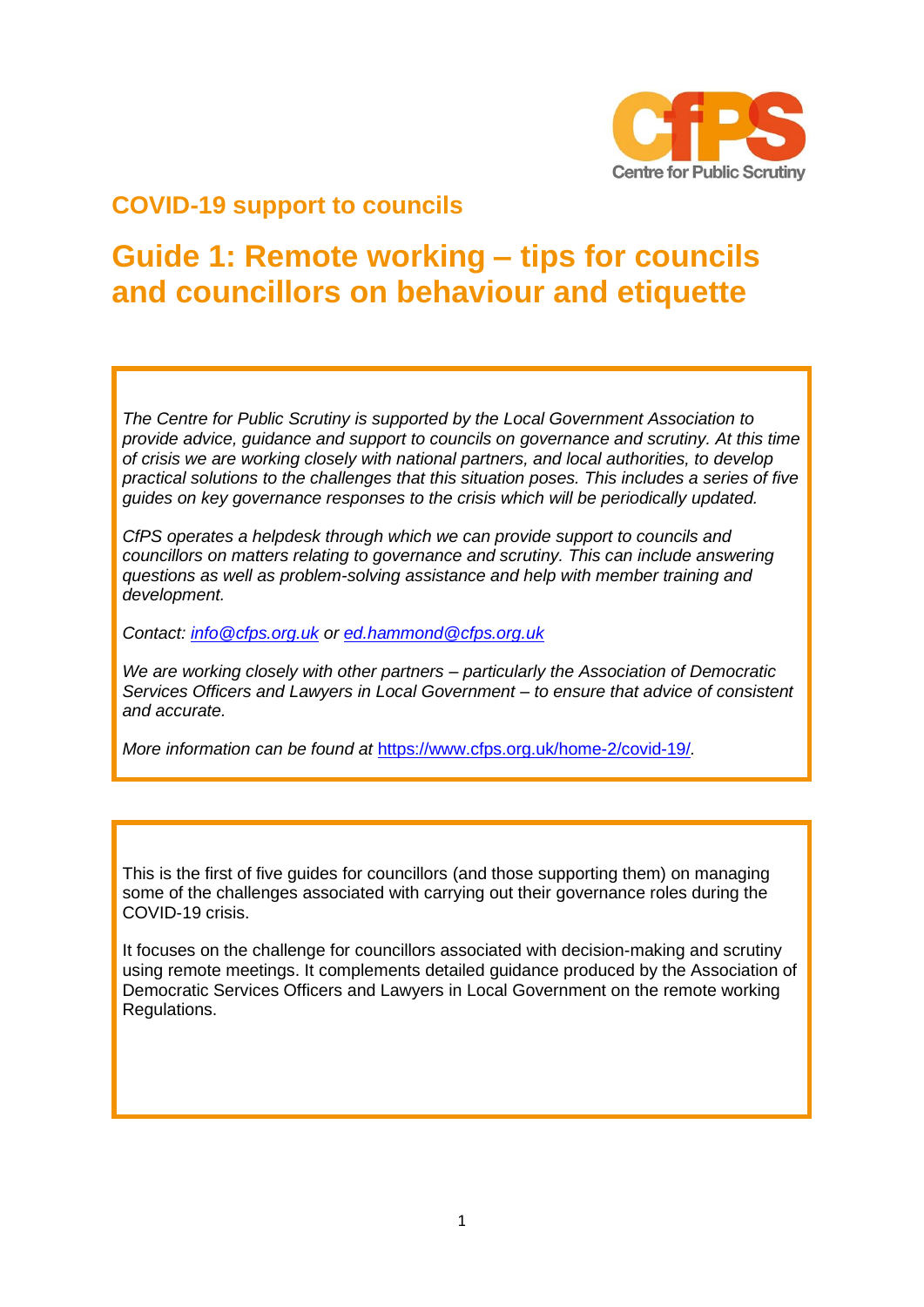## **Contents**

- **1. A summary of what the law says**
- **2. General principles**
- **3. Expectations for the different types of formal and informal meetings in which you might participate**
- **4. Meetings themselves**
	- a. *Preparing for the meeting: the agenda and your objectives*
	- b. *Preparing for the meeting: practical arrangements*
		- i. The chat feature, and breakout options
	- c. *Challenges associated with audio-only dialling in*
	- d. *Other accessibility issues*
		- i. For councillors
		- ii. For non-council participants
		- iii. For members of the public
- **5. Specific advice for committee chairs**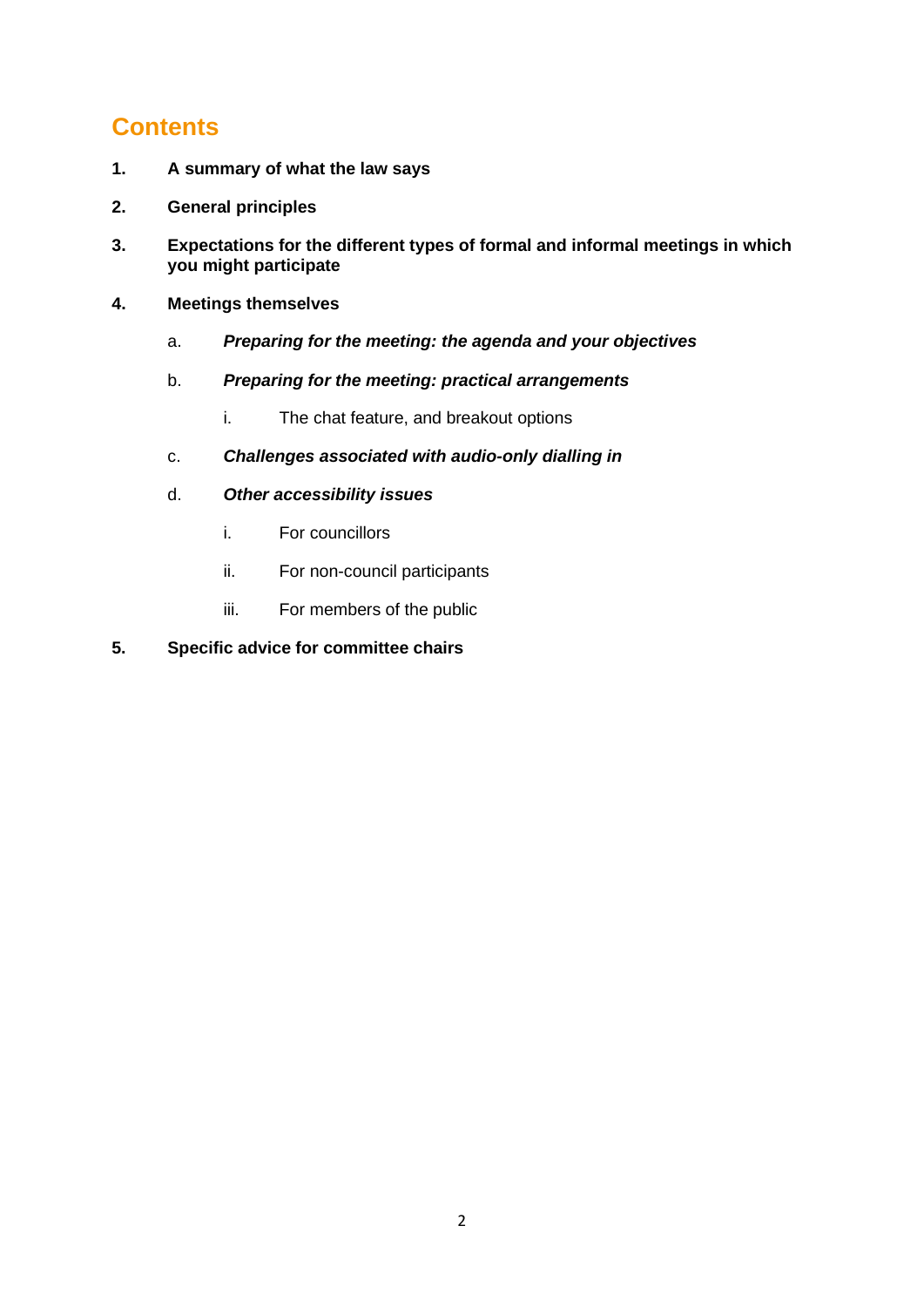### **1. A summary of what the law says**

The rules for your council will be contained in two places.

The first place is the [Local Authorities and Police and Crime Panels \(Coronavirus\) \(Flexibility](http://www.legislation.gov.uk/uksi/2020/392/contents/made)  [of Local Authority and Police and Crime Panel Meetings\) \(England and Wales\) Regulations](http://www.legislation.gov.uk/uksi/2020/392/contents/made)  [2020.](http://www.legislation.gov.uk/uksi/2020/392/contents/made) These set the overall framework within which formal remote meetings will take place. You may also choose to hold a number of informal meetings remotely – pre-meetings, Group meetings and member briefings. These meetings are not covered by the Regulations.

Full technical guidance on these Regulations has been produced by [ADSO and LLG and](https://www.adso.co.uk/updated-adso-and-llg-guidance-remote-meetings/)  [can be found here.](https://www.adso.co.uk/updated-adso-and-llg-guidance-remote-meetings/) The LGA has established [an online hub](https://www.local.gov.uk/our-support/guidance-and-resources/remote-council-meetings) to bring together learning and advice on remote operations.

The second place where rules can be found is your council's Constitution. The Constitution is the governing document setting out how meetings will operate and how decisions will be made locally. The Regulations provide flexibility to councils to amend their standing orders to give effect to remote working in a way that makes sense area by area. This means that you can expect the solutions adopted by your own authority to potentially look different to those operated by your neighbours.

Councils may not yet (at time of writing, early April 2020) have made formal changes to standing orders. It is likely that the decision may be made to suspend certain standing orders for certain meetings and to aim to draft new versions to cover remote meetings once councils have had some experience of new ways of working. This will involve in the short term the need for looseness and flexibility over how meetings are transacted and an acceptance that standing orders will not be followed in some instances.

## **2. General principles**

A number of organisations have produced material for employees and stakeholders on remote meetings. Many are worth a read – particularly [guidance on remote meetings](https://www.adso.co.uk/app/uploads/2020/04/How-to-hold-online-committee-meetings-that-are-accessible-to-the-public.pdf)  [produced by the London Office of Technology and Innovation.](https://www.adso.co.uk/app/uploads/2020/04/How-to-hold-online-committee-meetings-that-are-accessible-to-the-public.pdf)

From these various guides and resources we can establish some general principles to guide how remote meetings – particularly, remote formal meetings to which the public will have access, will operate. These include:

- People being clear about their respective roles. We cover more on this in the section below;
- Recognising that meeting remotely requires a different approach to the agenda and to behaviour than a meeting in person;
- The need to think carefully about and plan for how everyone involved in the meeting will be able to actively contribute;
- Having a clear focus on the actual outcome of the meeting.

Much of the guidance you may find on the internet about remote meetings will be of general use but local government meetings present a particular challenge – they are political meetings, and held in public. Both aspects require particular attention to be paid to behaviours and conduct.

You will not be able to run and participate in remote meetings in the same way as you run meetings in person. When people are in the same physical space it is easier to pick up on physical and verbal cues from others. Nods, shakes of heads, the focusing of attention on a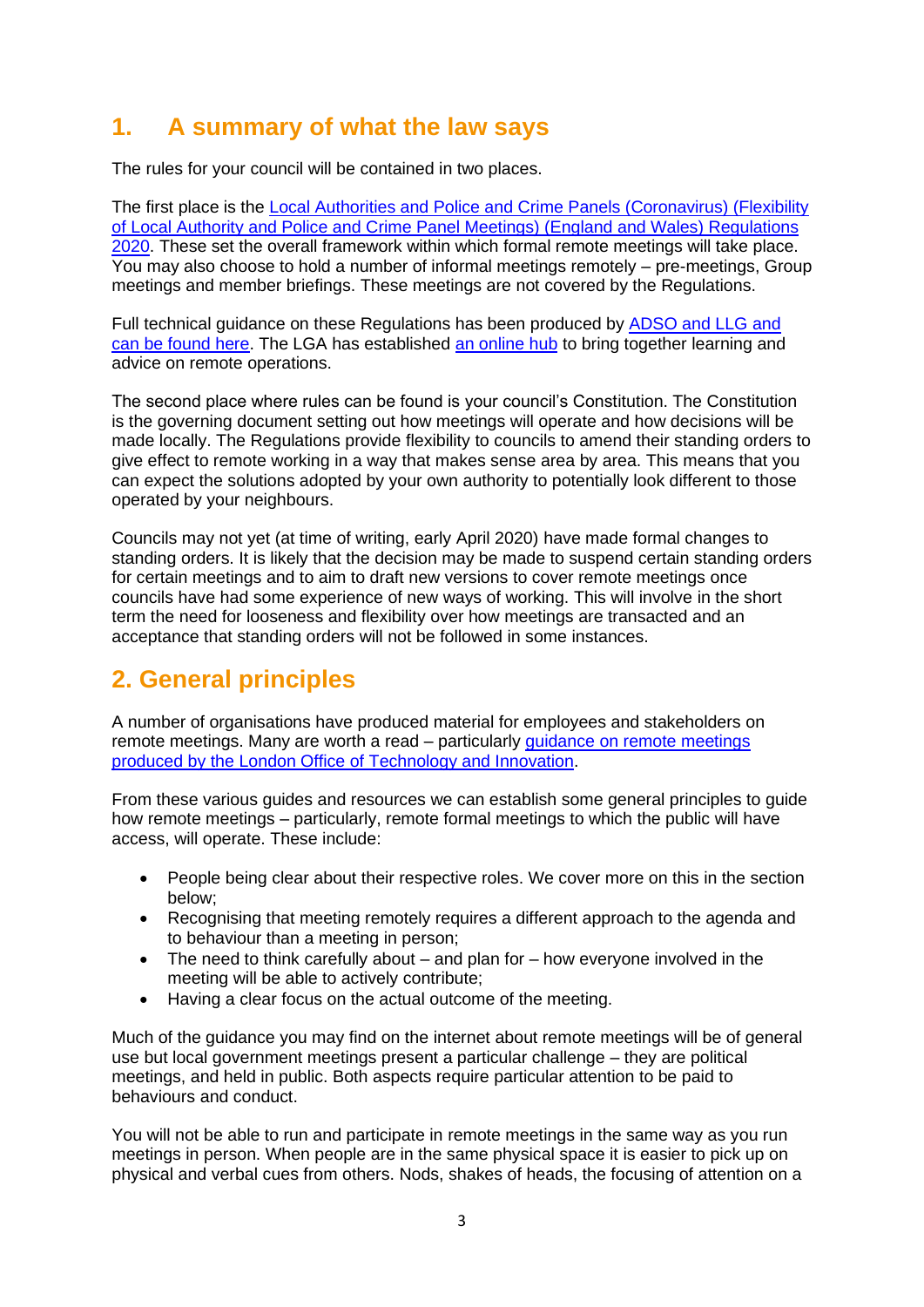speaker (or others in the room) all play an important role. Remote meeting can be shorn of much of this context.

At the moment, with the environment for formal meetings being alien and councils facing huge challenges, getting remote meetings "right" will be a challenge. We will get it wrong on occasion.

### **3. Expectations for the different kinds of formal – and informal – meetings in which you might participate**

People's physical presence in the same space has a significant impact on behaviour. Behaviour which might seem normal when everyone is in the council chamber – heckling, applause, the raising of points of order, all part of the cut and thrust of political debate – are likely to feel alien and possibly slightly absurd when participants are sitting at tables in their kitchens. It's necessary to emphasise the cognitive dissonance that may result, and the way that we will need to shift our expectations of how "normal" meeting activity will need to change. This "new normal" is likely to be different for different sorts of meeting. It is likely to frame the technology solutions which are chosen for different meetings.

**In formal meetings** – like full Council, Cabinet, scrutiny committees, licensing, planning and so on – members and other participants will have expectations about their roles, and about behaviour. Details will be set out in standing orders. Some of this formality will need to continue – especially where formal decisions are being made. But there will need to be changes as well.

- Plan to do less, certainly in the coming weeks. Committees are likely to transacting less work; agendas and work programmes may need to change at short notice. Planning to do less in committee than would be usual will provide flexibility when things don't go as planned;
- Take more time to prepare. We cover preparation in more depth below. Chairs and committee members will need to put more time into thinking about a meeting's outcomes;
- Take more time in the meeting. We discuss the chair's role in more detail below; in brief, they will need to take the time to pause discussion, remind people of the process and the meeting's outcomes, work to ensure that everyone is able to contribute – essentially, to make explicit the implicit ways of working which help us to transact an in-person meeting smoothly.

**In informal meetings** the same principles apply but the need for focus is particularly important – particularly in meetings with more participants. Councils and councillors may wish to set up more opportunities for informal remote meetings – these can play a role in replacing, temporarily, the impromptu meetings and conversations which will often happen in civic buildings. The following will be important.

Informal meetings may include:

• Committee pre-meetings/callovers – these will be more important in setting expectations and focusing formal meetings, and may need to become part of "standard operating procedure" for those councils which do not currently convene them. These are not the same as political pre-meetings in which members from the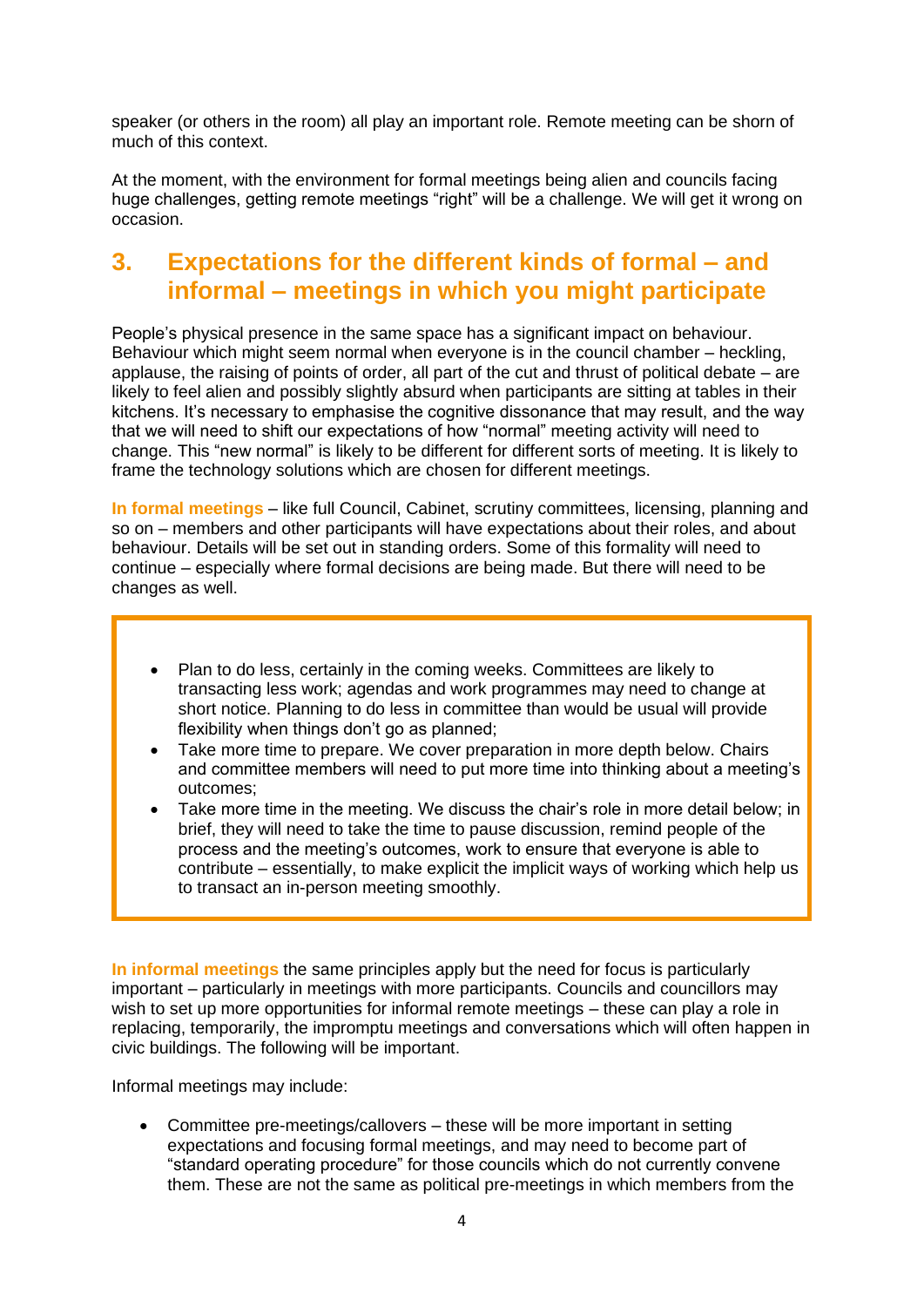same Group come together to discuss and agree a "line" to take in the formal meeting. These may continue, albeit virtually;

- Member briefings. Councils may wish to expand their use of member briefings to ensure that members understand what is happening. These informal meetings may best be carried out by way of a standard webinar;
- Group meetings. Individual political groups will select their own approaches to how they want to work remotely, and may find that some of the advice in this document is useful in how they organise and plan these meetings.

Different meetings will have different formats and may demand the use of remote meeting software and platforms that have different functionality. More on the pros and cons of different platforms can be found in LGA guidance.

#### **Politics**

Politics will not stop because of the crisis. Meetings involving politicians will still be political, and people having political arguments will not be "politicising the crisis". Political debate is in local government the means by which we reach decisions; political disagreement is a necessary part of the difficult job of focus, prioritisation and direction. Councils will be making choices at this time which are inherently political in nature. Both formal and informal meetings will need to be transacted in such a way that recognises this fact – Chairs will need to think about how they can facilitate this form of debate remotely. Whatever happens, members will still have to take care in how they have party political discussions and arguments, especially in public meetings.

### **4. Meetings themselves**

#### *a. Preparing for the meeting: the agenda and your objectives*

Formal meetings in particular will require clear objectives. Chairs and members are likely to need to be more explicit about these than would normally be the case, because meetings involving councillors will need to be fewer and more focused for capacity reasons. For this reason, preparation will be key.

Beforehand, the Chair will need to be in close communication with officers and with other committee members (or other meeting participants). This preparation will need to involve reaching some kind of understanding on:

- What the meeting is about, and the possible purpose and outcomes for every item on that meeting's agenda;
- What information and paperwork will need to be made available in order for these outcomes to be delivered;
- Where councillors or other meeting participants will want to contribute and where and how public participation might need to be facilitated;
- Where these people might need particular support in order to participate in the way that they want.

These conversations can be relatively informal; they can be carried out by the chair, a support officer/clerk or by other members who might be able to assist.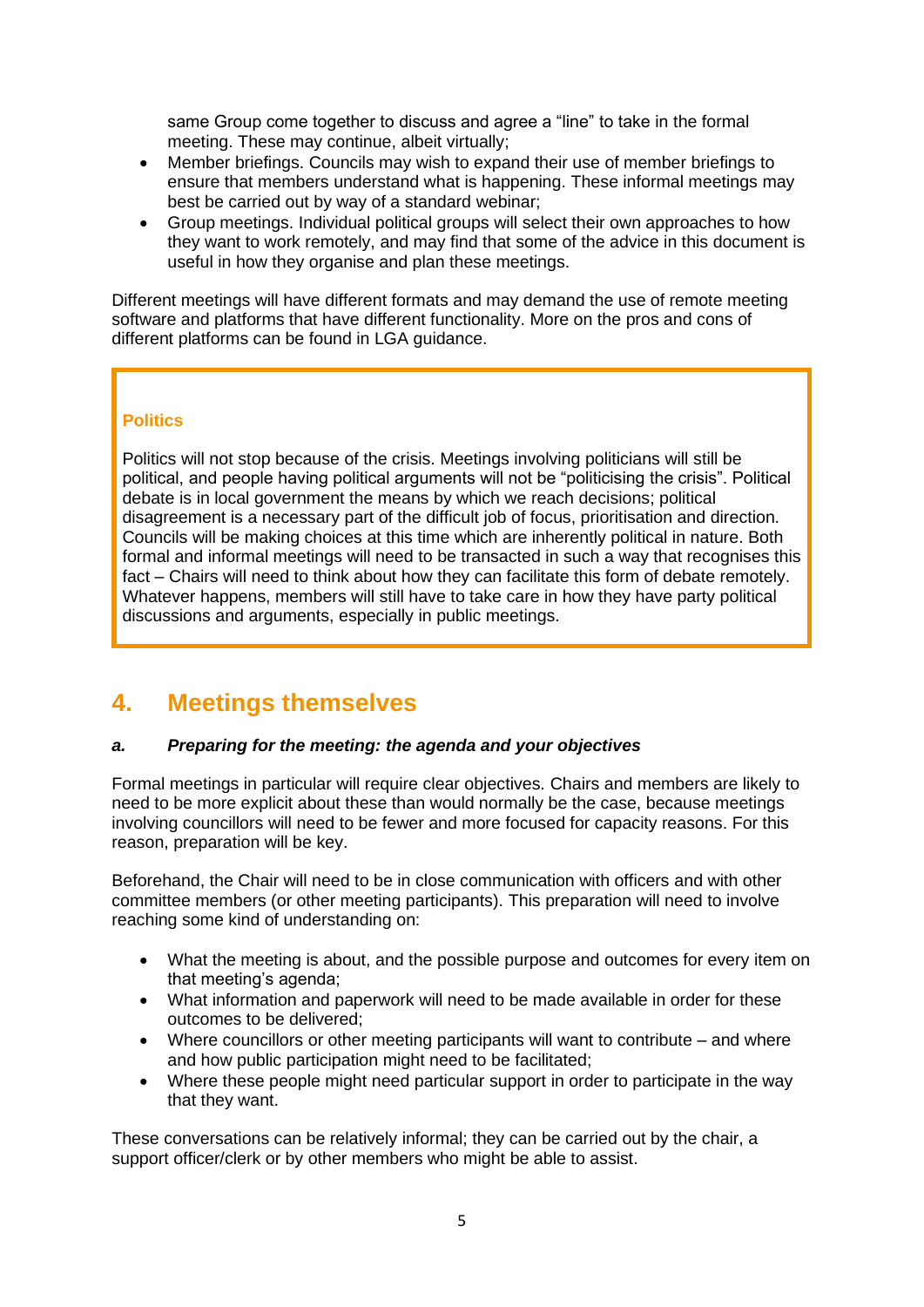#### *b. Preparing for the meeting: practical arrangements*

Immediately prior to the meeting, participants – councillors, officers and others - will need to make sure that they are ready to take part productively.

These steps are particularly important for participants in meetings viewable by the public, but apply to any others.

- Ensure that you are dialling in from an area in your home where you are less likely to be disturbed;
- Ensure that your broadband connection is sufficiently stable to join the meeting. If your connection has low bandwidth, depending on the facilities and support provided by the council (and your home's mobile reception) you might find it easier to join using your mobile phone's data allowance, or if absolutely necessary by making a voice-only call (although see below);
- Ensure that your background is neutral (a blank wall is best). Some videoconferencing software provides a facility to blur the background to provide privacy and avoid distractions;
- Your name (possibly your mobile number, if you are calling from a phone) is likely to be shown onscreen if you are appearing in video – ensure that you are comfortable with whatever information is being displayed. Chairs might want to invite participants to introduce themselves at the beginning of every meeting anyway;
- Ensure that the camera is positioned to provide a clear, front-on view of your face. This may involve thinking about lighting in the room you're in (for example, sitting in front of a window may plunge your face into shadow). It may also involve putting your webcam, laptop or tablet on top of a couple of books so that you can look into the camera face on;
- Ensure that you are familiar with the functions of the software you are using to dial in. You are likely to use different platforms for dialling in to different kinds of meeting – there are lots of platforms and difference organisations and groups of people will prefer different ones. The key functionality with which you should familiarise yourself is:
	- o The ability to screen-share, and the ability to work collaboratively on documents as meetings progress;
	- o The ability to use the "raise hand" feature (by which the chair can be made aware that you want to speak). This is likely to be more effective than physically waving at the camera to catch the chair's attention, which can be distracting;
	- $\circ$  The ability to participate in chat. We talk about the etiquette of chat features in remote meeting software below;
	- o The ability to mute your microphone. As a general rule you should always have your microphone muted when you are not speaking. Ideally, you should use earphones or a headset to participate in meetings as it reduces the risk of feedback from using your device's external speaker.

#### The chat feature, and breakout options

Most videoconferencing software provides two forms of additional functionality:

- A chat function, by which meeting participants can communicate with each other in written form;
- The facility to establish "breakout" spaces, in which the meeting chair can place participants.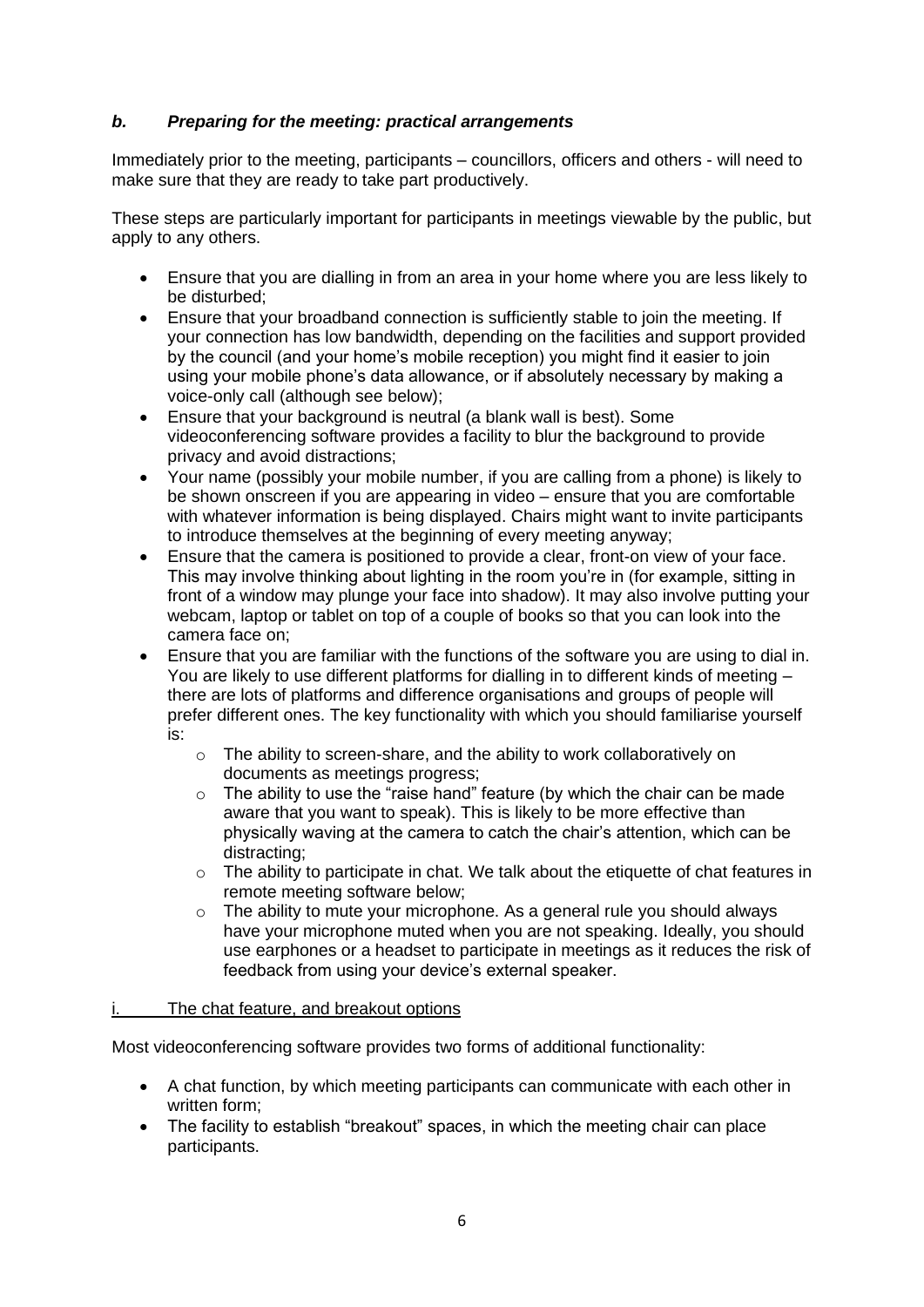The use of breakout spaces is less likely to be useful for formal meetings – although it could provide a way to exclude the public where a committee moves into private session.

There are a range of ways to try to use these tools. It may feel odd to actively use a chat function to discuss the meeting in parallel to verbal contributions are being made; it might be seen as undermining the transparency of the meeting. In physical meetings the use of texting and WhatsApp is usually discouraged because it suggests that members are not fully engaged with what is happening in the room. Remotely however, chat and messaging takes on a different form – as an important and necessary way for the chair to control and direct proceedings.

However, it can provide a mechanism for the chair and other members to communicate to ensure that things run smoothly.

The chat function will usually need to be limited to committee members and the governance officer – but **committee members should treat conversations in chat as if they are happening in public**.

#### **Appropriate use of chat**

- The Chair cueing up the order in which they will invite contributions from committee members (in person, this kind of action can be accomplished by turns of the head, nods and brief eye contact – something which is impossible remotely);
- A committee member asking for a point of clarification to be raised or to ask a question or make a comment (again, in person this kind of thing might be done by way of a note or nods or eye contact);
- The Chair reminding members of the focus of the discussion currently under way (which may be especially important to maintain focus and flow);
- Attempting to resolve minor technical problems. A member might have difficulty seeing or hearing what is happening, or contributing;
- The provision of advice to the Chair on procedure by a governance officer, although this is often best done verbally. It is usual for a lawyers or governance officer to sit adjacent to the Chair to offer advice unobtrusively – working remotely, this is of course not possible.

#### **Inappropriate use of chat**

- Use of the chat function to carry out a parallel, substantive conversation about the issues under discussion;
- Use of the chat function for extraneous chitchat or for political needling.

#### **Use of text messaging and WhatsApp**

In some councils, councillors use text or WhatsApp to message each other during meetings (or may pass notes between each other). This is usually frowned upon as councillors can be observed "not paying attention" to the meeting in front of them. Remote meetings provide more freedom to engage in this activity – some of which may be pertinent to the meeting – but councillors and other participants will need to be aware of the risk of it drawing focus away from what is being discussed, even if they think it is being done unobtrusively.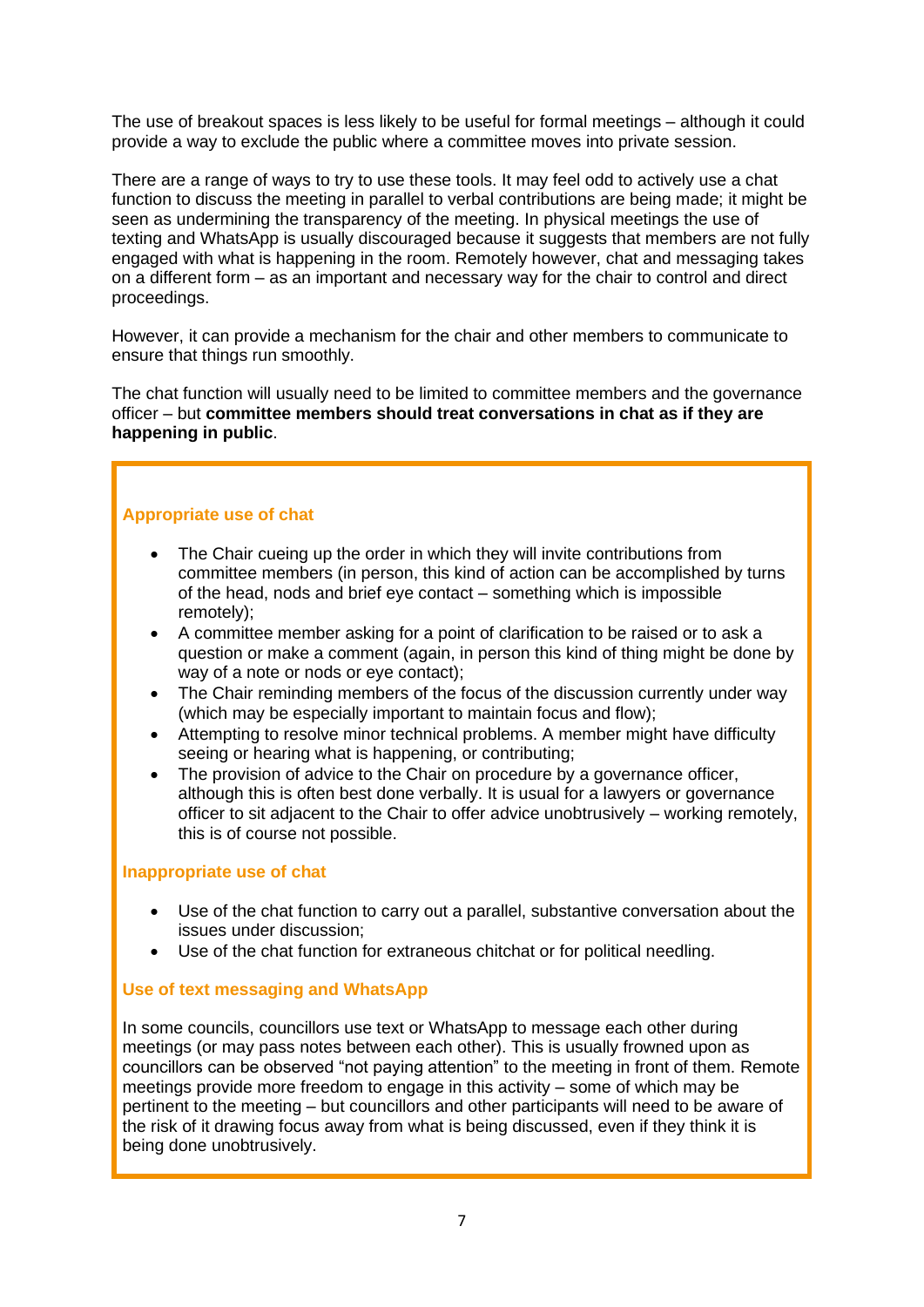### *c. Challenges associated with audio-only dialling in*

The Regulations allow for people to join formal meetings by phone rather than by video. But this presents its own challenges.

Some councils have determined that they will conduct formal committee meetings using audio-only calls, as they plan to use council communications infrastructure that may lack the bandwidth for video calls (or they might be concerned about the security of certain video platforms). More information and advice on the different platforms (including web platforms) for remote meetings, which could allow for workarounds on this problem, can be found on the LGA website.

Councils and councillors will need to accept that although audio-only communication is less effective than video communication, for some meetings and some individuals it will be the only possibility.

### **Shortcomings relating to audio-only calls**

- **Active participation**. It is too easy for audio-only participants to be forgotten or for them to find it difficult to "break in" to a flowing committee conversation. Audio participants may also be unable to use meeting features used by others – such as chat, or using shared screens.
- **Engagement.** It is far less easy to remain active engaged in meetings on voiceonly calls. People's attention can and will wander. Audio-only communication can be difficult and alienating for those attempting to "observe", or seeking to contribute as witnesses or members of the public. It is easy to lose track of who is talking and who is "in the room".
- **Following the agenda**. With no way of sharing screens, it will be difficult to see if people are following presentations and reports (or whether they even have that material in front of them). This will make certain meetings – planning, licensing, and quasi-judicial meetings such as education appeals – a particular challenge.

There are ways around these challenges.

- Such meetings will require more preparation, and more people will need to be involved in that preparation.
- Agendas and officer reports in particular will need to be focused with outcomes and objectives very clear. Decision-making meetings in particular will demand this approach.
- The Chair may need to speak individually to members of the committee beforehand to agree focus, questioning themes and outcomes – this may also include discussion of the structure of the meeting and whether there are specific things that individual members want to raise.

#### *d. Other accessibility issues*

For councillors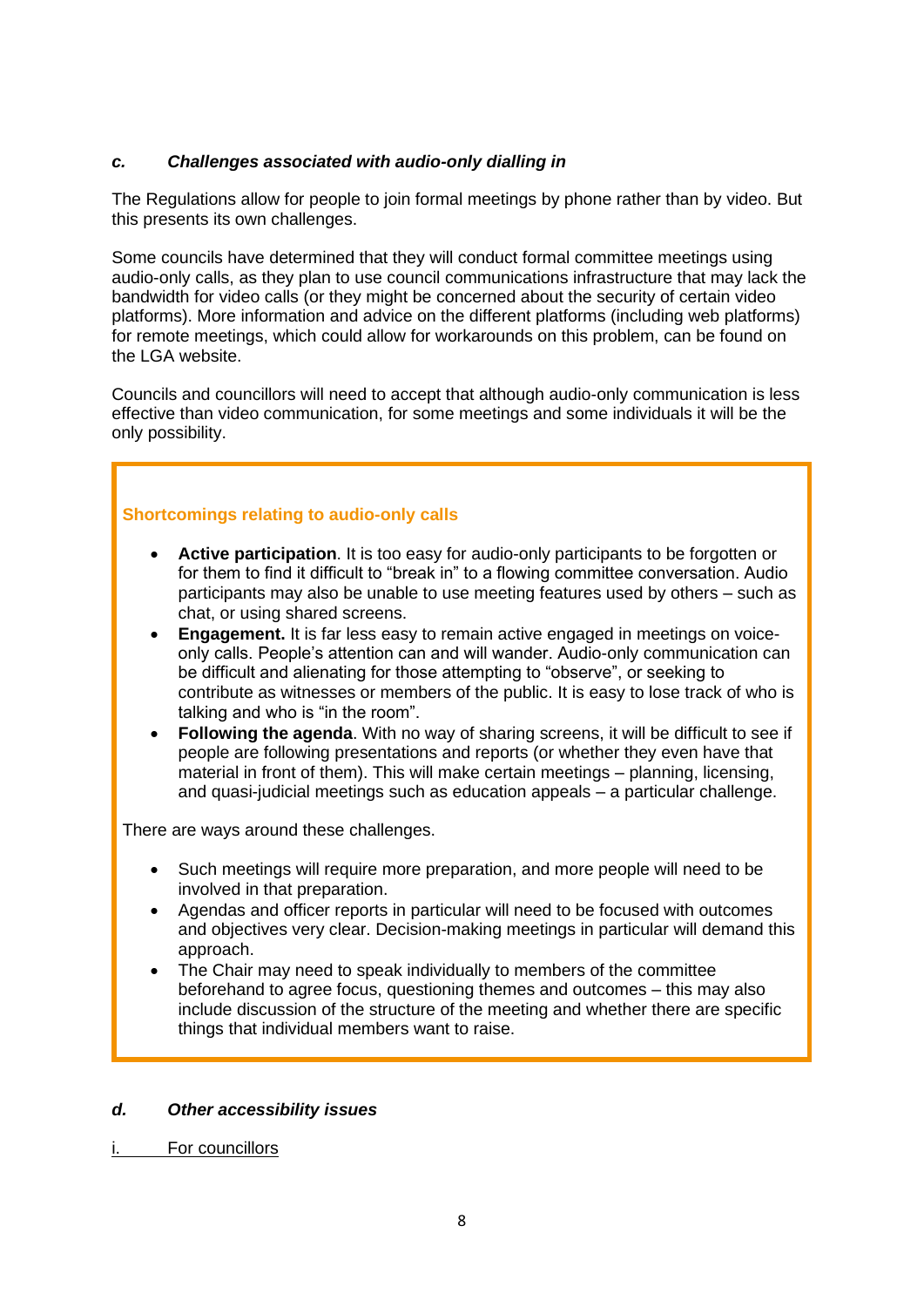Councillors come from all walks of life. Skills, and the capacity to learn new things, may vary, as will the confidence to demonstrate these skills publicly. Some people's home environment may make it very difficult to join a remote meeting for two or three hours. Some people may have disabilities or impairments – hidden or otherwise - which present barriers. Sometimes, these issues may only emerge after remote meetings have occurred. Convening meetings remotely is something that many councillors will take to very easily; for others it will be a significant challenge, and not because they are "unwilling" to engage or being obstructive. We have to find ways for these arrangements to work well for everyone.

This is an isolating time for councillors. Issues or challenges which they may be able to deal with fairly easily in normal times may now be more substantial. Childcare is one, but there are likely to be others – associated with employment responsibilities, caring responsibilities, or community and ward work. This will impact on councillors' ability to prepare for meetings, and to engage in them in the way that they might have done in the past.

This may involve making changes such as:

- **Providing more opportunities for members to feed views to the council and to senior officers informally** – in writing and through one-to-one conversation. We discuss this further in the sections below (and in the second of our guides, on the operation of overview and scrutiny). Senior officers will already be available to speak to members but there may also be a need for proactive communication from them to councillors inviting conversation;
- **Being more flexible on the timings of meetings and the preparation of paperwork**. Lengthy officer reports and meetings starting at 7pm and not finishing until well after 10 are probably not going to be the way of things for the next few months. This links to what we said earlier in this guide on the need to look at fewer things;
- **Using discussion at Group meetings to influence and inform the design of remote arrangements**. These member-led environments may be the best space to tease out what may be complex and sensitive issues for some councillors.

#### ii. For non-council participants

For planning and licensing meetings, and other quasi-judicial meetings, there will be a need for non-council participants (often, applicants or appellants) to contribute to the meeting. Before meetings those clerking committees will need to make direct contact with these individuals to:

- Set out how the meeting will run. Material previously distributed to individuals about the process of meetings may no longer be accurate. Standing orders may be applied and disapplied as necessary, producing uncertainty. A fair process requires applicants to be aware of these possibilities and to raise any concerns before the meeting is convened;
- Identify any particular access needs. These may be technical around the use of certain platforms – but may also relate to the need for clarity on some of the behaviour and etiquette issues identified elsewhere in this guide;
- Provide any necessary reassurance. People may have privacy concerns about joining remote meetings, and may find it to be an unsettling and alien experience.

Chairs should ensure that they are aware of any issues and that proactive steps are taken to address them.

iii. For members of the public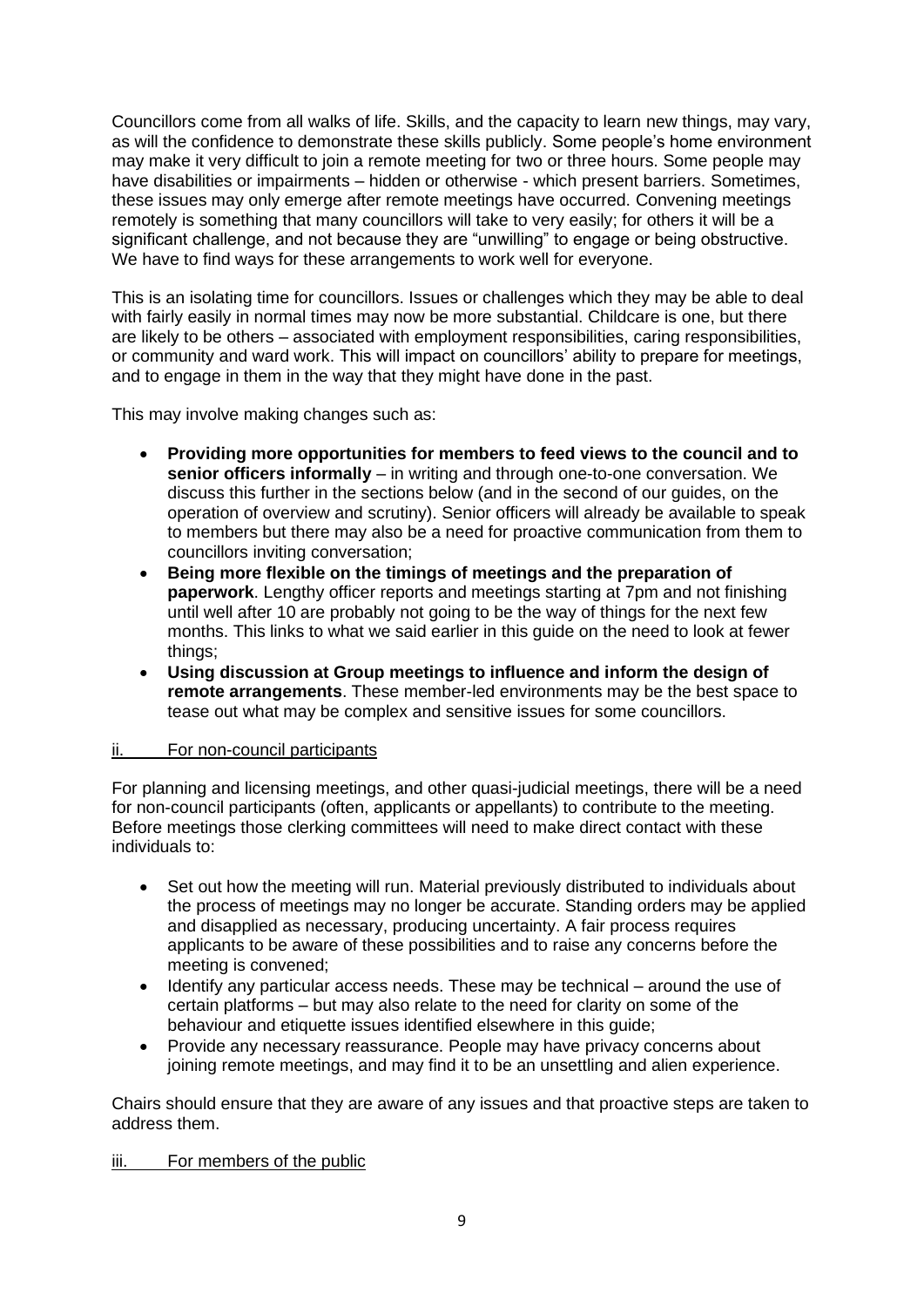Streaming meetings online – alongside the fact that other entertainment opportunities are now very limited – may well result in an upsurge in public viewing.

Moving meetings online will remove many access barriers for members of the public wishing to observe and engage. But it also erects other barriers – around having a device to screen and sufficient data allowance to view. To aid access councils may wish to consider indexing the recorded feeds of meetings to allow people to navigate within videos – including adding captions and explanations on agenda items. They may also wish to consider other ways by which information about the proceedings of meetings might be shared.

It is vital that councillors, and other participants, remember that the public will be observing meetings. This may be easily forgotten, where participants are joining meetings from home. When connected to formal meetings via webcam or audio-only, councillors and officers should assume at all times that what they are saying and doing is visible to the public in just the same way as it would be in the committee room.

#### **Disruption**

There is a chance that members of the public will seek to disrupt proceedings, as we have seen in some early remote meeting trials.

This risk might draw councils into adopting a defensive approach to the use of videoconferencing tools. This can be managed by:

- Not enabling video for public participants (other than where they are making an active contribution to the meeting), and muting mics as a matter of course;
- Ensuring that members of the public accessing the meeting either to observe or participate are aware of behaviour expectations and that the chair or host can remove people if these expectations are not met.

Councils have looked at broadcasting a feed of meetings on YouTube, on the council website, or on Facebook Live, to avoid the necessity for members of the public to "join" the meeting itself. This may help to manage the risk of disruption, but councils using external platforms for broadcast may need to think about the need for comment moderation on those platforms, or whether comments can be disabled altogether.

Equally, there is a case for allowing space for a form of disruption or dissent. Full Council in particular can be a space for protest, which is sometimes disruptive in nature. Councils and councillors might need to think about the way that they may need to facilitate dissent and protest in a way that supports free speech, even if that may be inconvenient to the operation of individual meetings.

### **5. Specific advice for committee chairs**

Chairs have a particularly challenging task.

In a remote meeting, a committee chair should ensure that, at a minimum, they have the facility to: